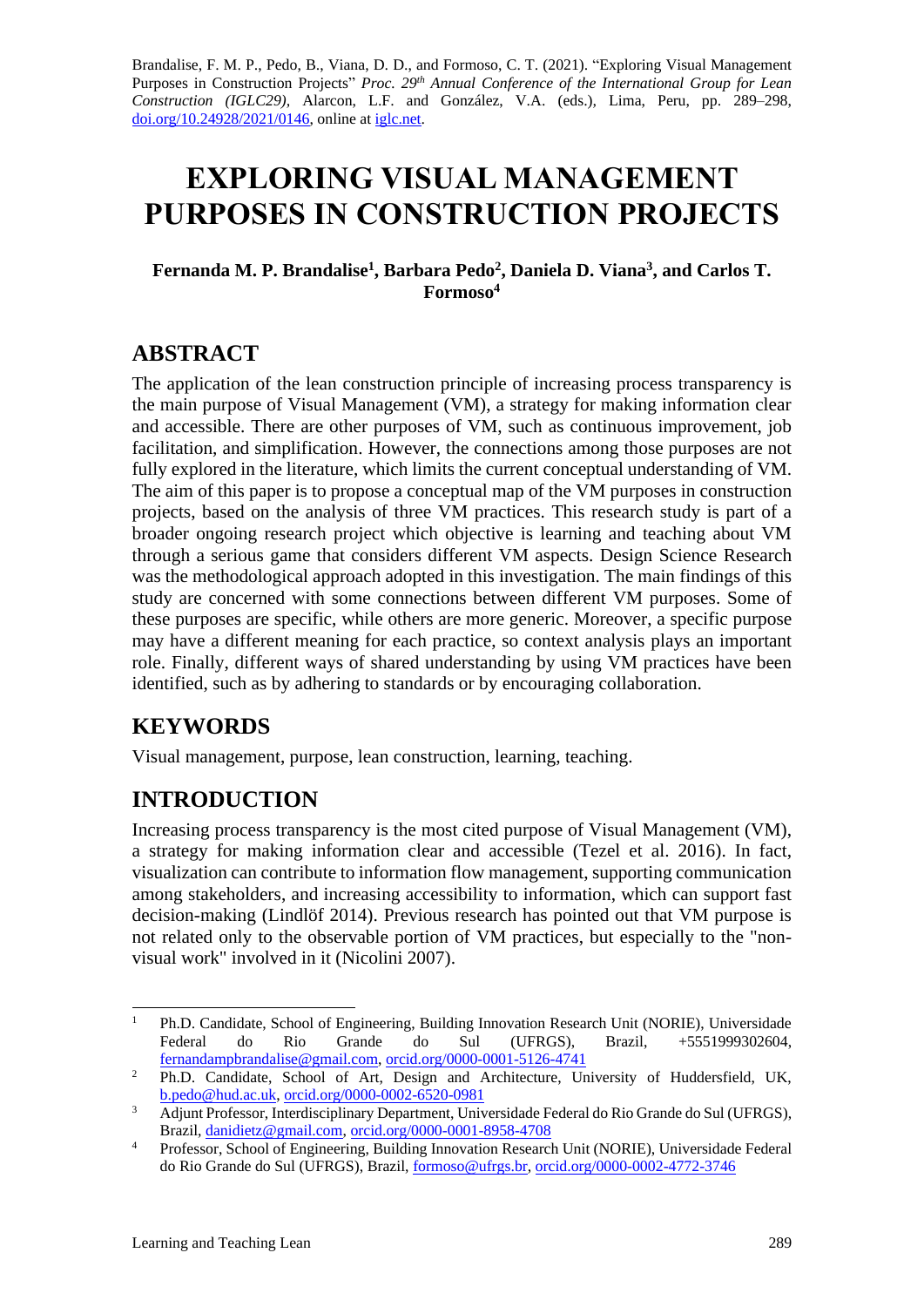However, there are other purposes of VM, also named in the literature as functions or objectives, such as improving understanding of schedules (Tezel and Aziz 2017) and giving quick information feedback (Tezel et al. 2018; Valente et al. 2019). Dallasega et al. (2018) argue that VM also increases work capacity as it supports information accessibility and availability of real-time data collection and processing. Tezel et al. (2009) also provided a classification of VM purposes, such as job facilitation and simplification.

Tezel et al. (2016), in turn, suggested a systematic application of VM aiming to emphasize its benefits, but those authors pointed out that there is a mismatch between the proposed benefits of VM in the literature and those achieved in practice. That is due to the lack of conceptual clarity and the scattered literature showing an only limited understanding of VM. Besides that, research on VM is a fundamental strategy of lean production (LP) (Mejabi 2003). Tezel et al. (2016) suggest that a generic understanding of the subject is necessary, without confining it only to the production domain.

The aim of this paper is to propose a conceptual map of VM purposes, based on the analysis of three VM practices. This investigation is part of a wider research project under development which objective is learning and teaching about VM through a serious game for improving the conceptual understanding of the subject and its role as a strategy to cope with complexity in construction projects. This game allows several analyses to be carried out. Besides the discussion about purposes, other steps of the game consider different aspects of VM practices such as context understanding, requirements, the role of communication, and the role of collaboration. The artifact presented in this paper is a reflection of discussions on VM purposes that were held in the initial applications of the game. This was selected to be the first conceptual outcome of this investigation, but it is expected that other theoretical contributions might be produced as the development of the game evolves. Moreover, it is expected that future reflection on the set of concepts and practices involved in the game, based on participants' perceptions, will provide a broad understanding of the use of VM in construction projects.

### **PURPOSES OF VISUAL MANAGEMENT**

The main purpose of VM is to increase process transparency to promote improvements in the production systems and the overall management of organizations (Tezel et al. 2016). VM is also related to the reduction variability and the elimination of non-value-adding activities (Formoso et al. 2002; Koskela et al. 2018), as well as to continuous improvement (Bernstein 2012; Brady et al. 2018; Eaidgah et al. 2016), other fundamental LP principles (Koskela 2000).

It is also noteworthy that VM enables a faster and more reliable approach of communication compared to traditional alternatives, contributing to the reduction of cycle time and to the reduction of variability, which also explains its intrinsic role in LP (Koskela et al. 2018). Tezel et al. (2009) also pointed out VM purposes of simplifying and unifying information. In fact, VM can mitigate problems related to the management of complex production systems, for example when used to support collaboration in planning and control meetings (Viana et al. 2014). Management by facts (Gunasekaran et al. 1998), discipline by following the right procedures (Hirano 1995), and direct support for other management efforts (safety management, performance measurement, and production management, etc.) can also be classified as VM purposes (Tezel 2011). VM devices can vary in form, level of standardization, and level of collaboration required by the users. On one hand, a simple visual indicator such as a board with the sentence "drink water" may not be effective in changing behavior because people are used to seeing it and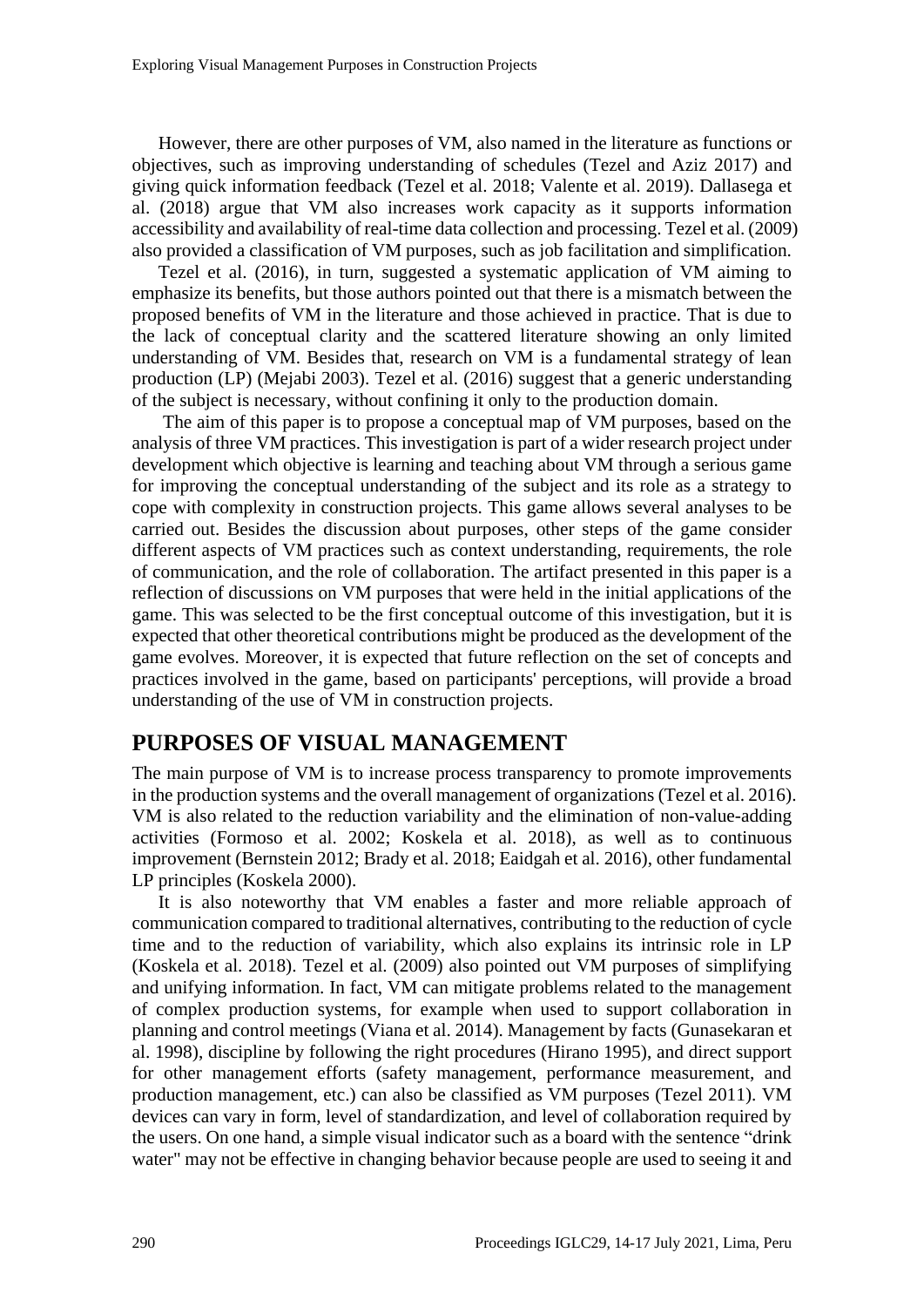no longer even think about its message. While, on the other hand, a collaborative planning board facilitates the understanding of each team about tasks to be undertaken and existing constraints, helping to organize the planning process. Therefore, some VM practices can mitigate problems related to system complexity by sharing the right information on time and removing information barriers in the work environment (Valente et al. 2019)

Another VM purpose pointed out in the literature is associated with the increase in workforce motivation (Galsworth 1997), by enabling the participation of many people in decision making (Greif 1991; Klotz et al. 2008). This helps to promote collaboration between team members (Ewenstein and Whyte 2007). Besides that, VM can facilitate work (Tezel et al. 2009), giving autonomy to the employees (Greif 1991), because it creates a sense of shared ownership, and supports on-the-job training (Tezel et al. 2009, 2016). Valente et al. (2019) described specific purposes for different VM practices that, in general, establish a common understanding and support the exchange of information, besides encouraging the joint processing of information. In fact, systematic implementation of VM establishes a visual workplace in which various purposes of VM can be observed (Tezel et al. 2016).

### **RESEARCH METHOD**

Design Science Research (DSR) was the overall methodological approach adopted in this investigation. This approach consists of the development of artifacts for solving classes of problems (van Aken 2004; Holmström et al. 2009). DSR was adopted due to the prescriptive character of this investigation, as it comprises a dynamic process between problem understanding and solution development through incremental learning cycles (Lukka 2003). However, the research study described in this paper has a descriptive character, as its focus is on understanding the underlying ideas of VM best practices. Similarly to what is undertaken in Evaluation Research, as described by Clarke and Dawson (1999), the outcomes of such a descriptive study can be used for a prescription.

The main source of evidence used in this investigation was participant observation in the application of the VM game, as well as perceptions of students, professionals, and academics about the purpose of VM. Those perceptions were obtained through interactive online workshops among participants, using word clouds diagrams to show and discuss results.

This paper covers part of the outcomes resulting from the application of the game in three opportunities. Three VM practices were selected: "pipe template", "exposed work execution procedure in images and video", and "collaborative planning". Forty-five people were involved in the workshops. All of them had a background in architecture or civil engineering: 13.3% researchers on VM, 2.2% Ph.D. students, 20% master students, 20% undergraduate students, and 44.4% practitioners.

Firstly, the research team presented an image of the practice in question explaining a situational concern and its countermeasure. Then, respondents should write their perception of the main purpose of the VM practice presented. An online and interactive presentation software was used to support respondent's answering during the meetings, and the resulting word cloud was presented synchronously on the screen. This means that the first respondents may influence the last ones. Each respondent could write as many terms as they want until the established time limit was reached (an average of 7 minutes), and the word size in the resulting word cloud indicates the frequency that each term was mentioned: the bigger size of the word, the more often it was mentioned. Finally, the researchers and respondents discussed the diagram to refine the understanding of the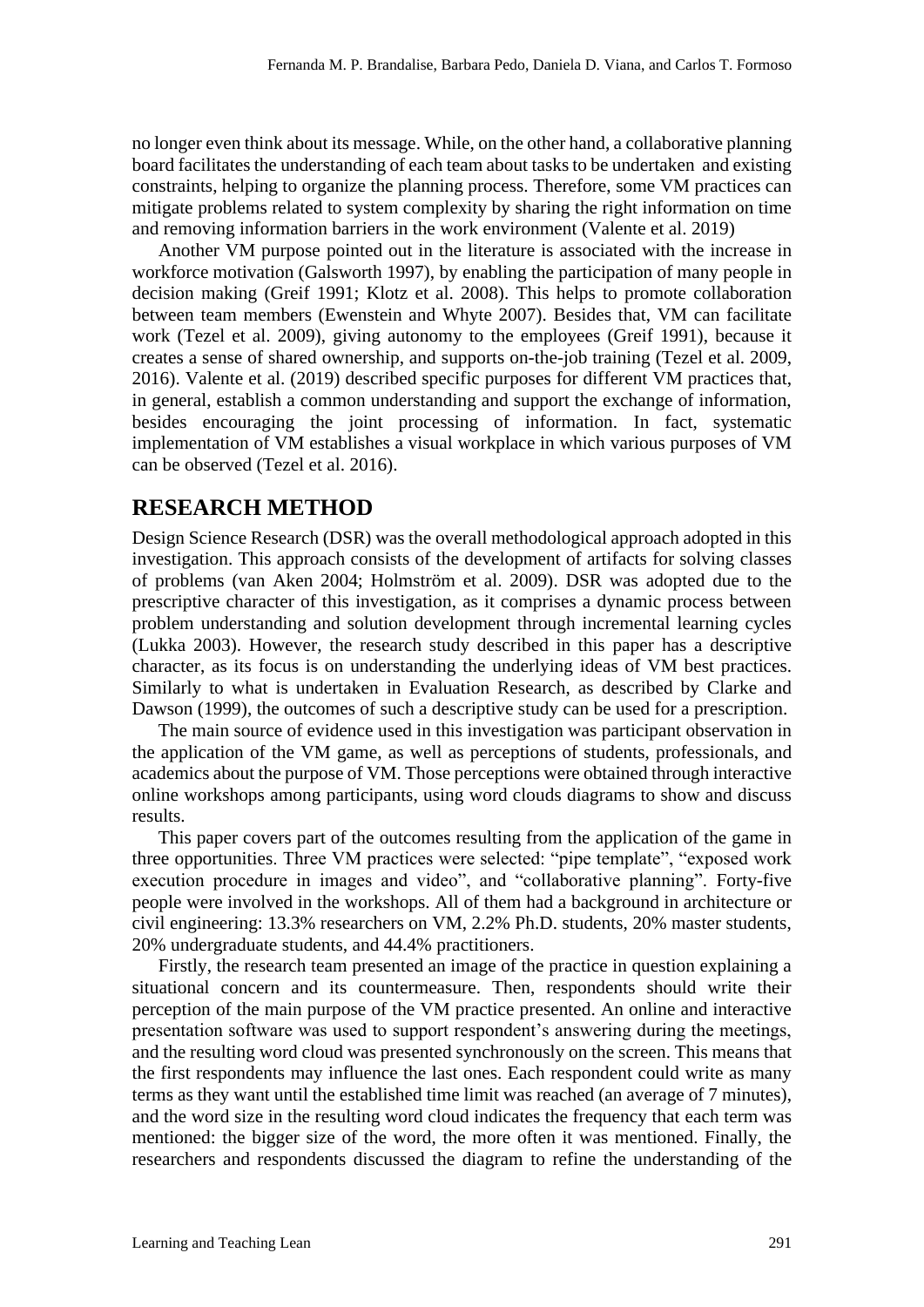purposes of that VM practice. The presentation of the results right after the voting session enabled a deeper discussion among participants.

The VM practice "pipe template" had its purposes discussed in two online meetings, "exposed work execution procedure in images and video" in three, and "collaborative planning board" in only one. The collected data were transferred to a database. Except for the first meeting to discuss "exposed work execution procedure in images and video", which was carried out in English, all other meetings were in Portuguese. Therefore, subsequently, the terms were translated into English in this database. Then researchers developed a word cloud for each VM practice discussed. All words mentioned for each practice were included in the resulting word cloud.

Finally, an analysis of words was realized: similar ones were grouped into a common term. Then, these final set of terms about the purposes of the three VM practices discussed were connected, forming a conceptual map, the main artifact of this investigation, in which the relationships between VM purposes are made explicit.

### **RESULTS**

#### **PIPE TEMPLATE**

In construction projects, there is the need of installing hydraulic pipes in the correct location according to the design. Aiming to assure that, a possible countermeasure is to use a cut rug as a template (Figure 1 (a)). It is especially useful in projects with floor design repetition. By identifying the location where pipes should be installed, it eliminates the need to measure. The use of templates makes it easier and faster to complete the work.

As exposed in that VM practice description, the main purpose pointed out by participants was "standardization" or making a "standard" (36.4%, 8 out of 22), i.e., the cut rug is a template to be followed as a pattern for pipe installation. The consequence of using it is to reduce the probability of errors by installing pipes in the wrong places. In fact, objectives related to "mistake avoidance", such as "avoid mistakes", "mistake proofing", and "*poka-yoke*" were the second more remembered by 31.8% (7 out of 22) of respondents. Other purposes had less mention but were equally related to each other: the lean construction principle of "reduce cycle time" (4.5%, 1 out of 22) through by "eliminate set-up" (4.5%, 1 out of 22) would "increase productivity" (4.5%) as also result in more "excellence" (4.5%, 1 out of 22) of the final product. An answering frequency of 22 times resulted in the 11 purposes mentioned in the word cloud of Figure 1 (b).



Figure 1: VM practice "pipe template" (a), and its purposes (b)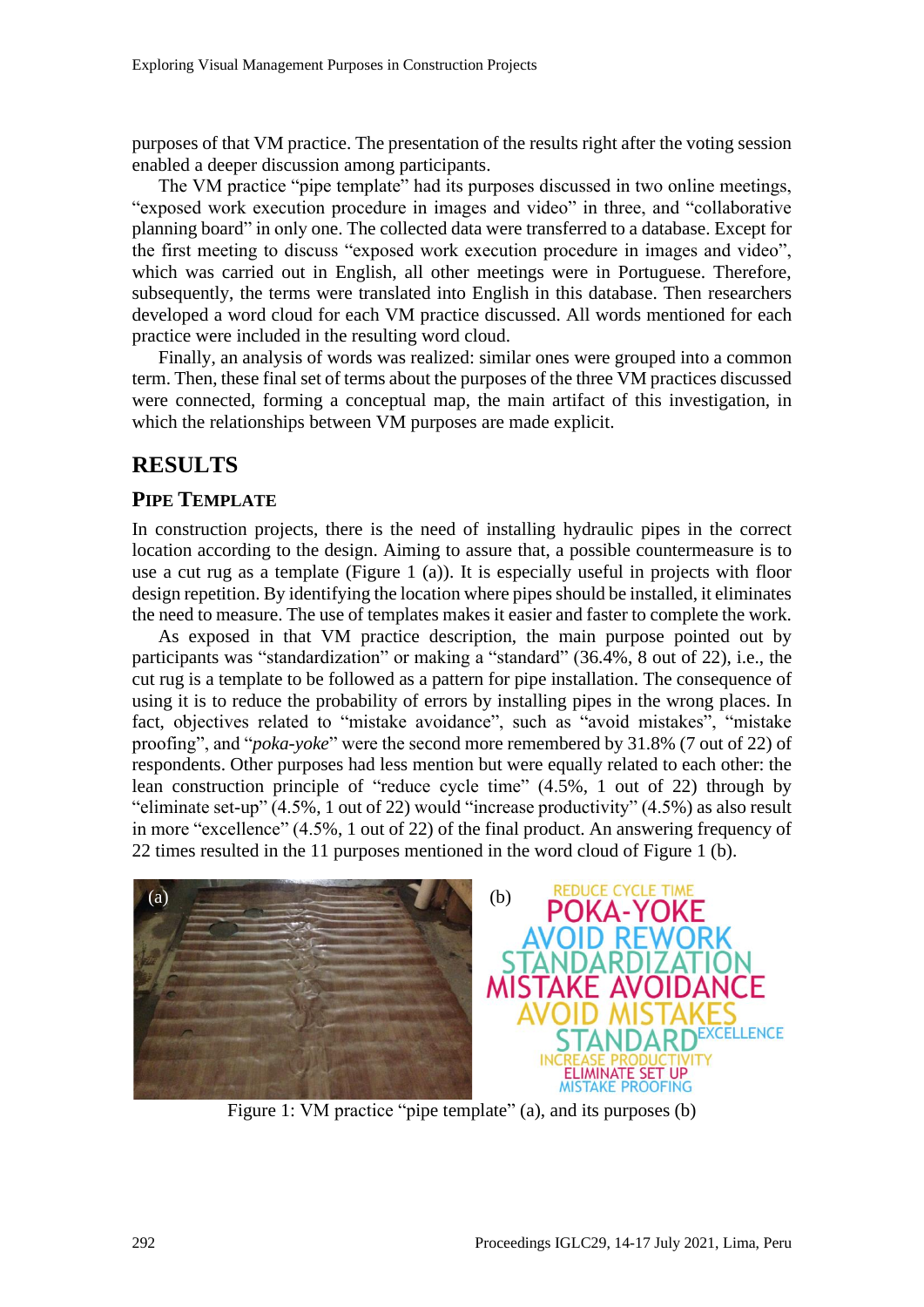#### **EXPOSED WORK EXECUTION PROCEDURE IN IMAGES AND VIDEO**

It is expected that workers should learn and be reminded on how to execute some working procedures, which are explained in the training programs. To support that, a possible countermeasure is to provide a board close to the workplace where images illustrate the procedure sequence (Figure 2 (a)). If the worker wants more information, he/she can scan the image with a mobile phone (functioning as a QRcode) and a video will be open, giving him some autonomy for learning.

"Autonomy" (also understood as "self management") and "standardization" (e.g. "delivery of job standard", and "standardize") were the most mentioned purposes for 13.7% of respondents each (7 out of 51 each). It was followed by the purpose of increasing "quality" (5.9%, 3 out of 51), and giving "visibility" (3.9%, 2 out of 51), which is strongly related to the lean principle of "increase process transparency" (Koskela 1992) mentioned as "transparency" by 2% of participants (1 out of 51). This VM practice also presented a lot of other purposes, which were pointed out by 2% (1 out of 51) of respondents each one (e.g. "learning", "belonging", and "efficiency"), totaling in 51 replies distributed in the 37 terms observed in Figure 2 (b).



Figure 2: VM practice "exposed work execution procedure in images and video" (a), and its purposes (b)

#### **COLLABORATIVE PLANNING BOARD**

There is a need to create a shared understanding of scope, key milestones, major constraints, and a logical sequence of work in the design stage. In this way, analogue (Figure 3 (a)) or virtual (Figure 3 (b)) collaborative boards can be used as a countermeasure to support master and phase planning of Last Planner® System (Ballard and Howell 1998; Howell and Ballard 1999). In response to the COVID-19 situation, the digital implementation of this VM practice through virtual meetings has become essential for making design decisions.

In fact, it does not matter where it happens, collaborative planning supported by VM had as most cited purposes the terms "commitment", "engagement", and "integration", with 11.5% each one (3 out of 26 each). These result in "collaboration", as mentioned by 7.7% of respondents (2 out of 26). Besides that, though a "share knowledge" (also mentioned by 7.7%, 2 out of 26, participants), a "common understanding" can be achieved due to the "information unit" encouraged, as argued by 3.8% (1 out of 26) of people. All 18 purposes about this VM practice pointed out in a total frequency of 26 answers are summarized in a word cloud (Figure 3 (c)).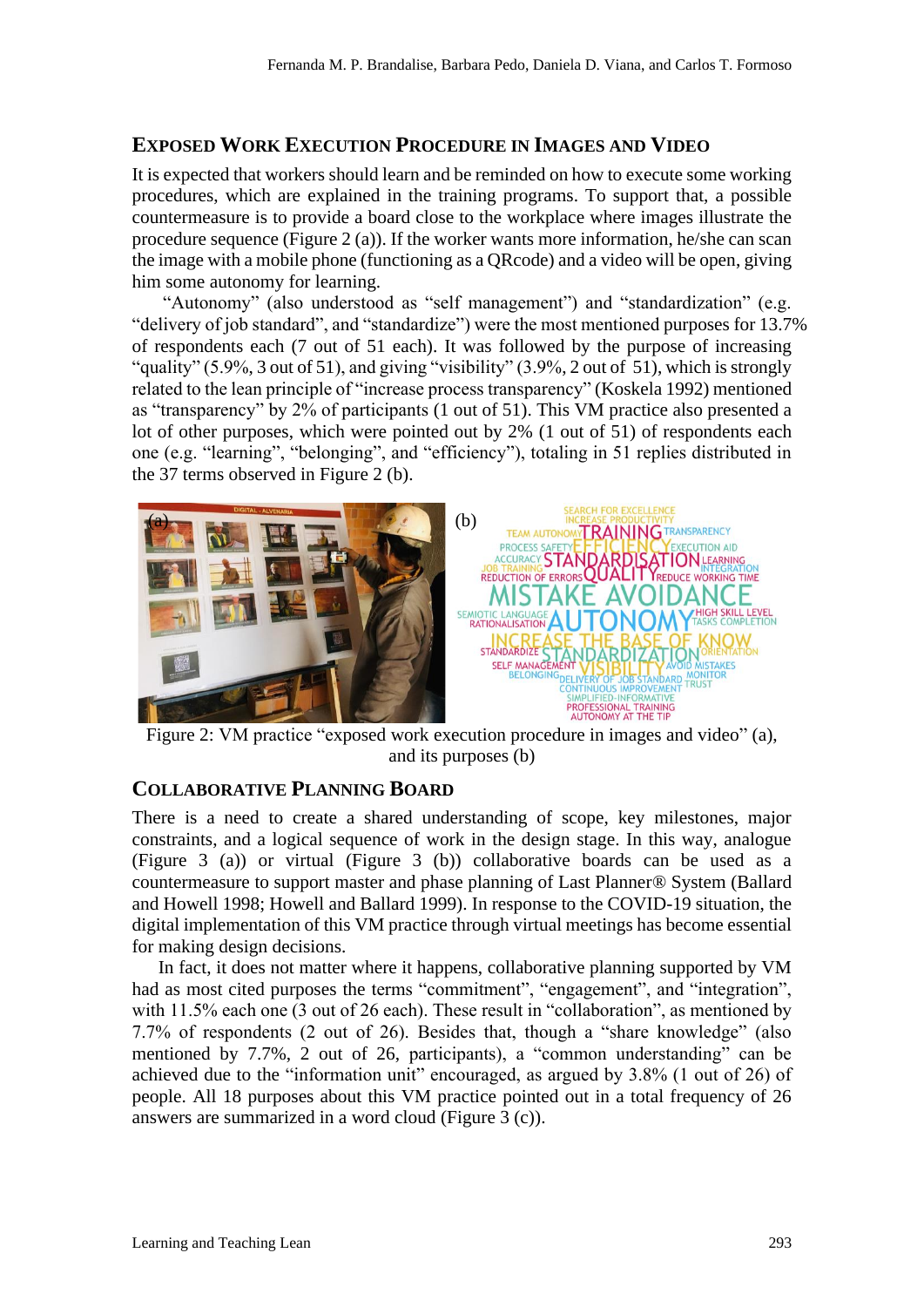

Figure 3: VM practice "collaborative planning board" analogue (a) and virtual (b), and its purposes (c).

## **DISCUSSION**

The purposes identified by the game participants in word clouds for the three VM practices were analyzed and grouped by similarity. Twenty-four main VM purposes were found. Many of them are strongly related to each other, so the authors developed the following conceptual map (Figure 4).



PURPOSES OF PIPE TEMPLATE

**O PURPOSES OF EXPOSED WORK EXECUTION PROCEDURE IN IMAGES AND VIDEO O PURPOSES OF COLLABORATIVE PLANNING BOARD** 

Figure 4: Conceptual map of VM purposes.

The "training" purpose, which was suggested by Tezel et al. (2016), was addressed by the VM practice of exposed work execution procedure. "Training" has a positive impact in "execution support", which can have a positive effect in "avoid rework". The purpose of 'avoiding rework' was addressed by the pipe template VM practice as workers were able to do the task correctly from the first time of execution. Thereby, an "increase of quality" and an "increase of productivity" can be observed, as well as "mistake avoidance", which can "increase safety" and also gives "autonomy" to the employee, as pointed out by Greif (1991). This "autonomy" happens especially due to the "execution support" purpose mentioned by Tezel et al. (2009), as the employee would be capable of doing the task by himself/herself, through "standard" procedures (Hirano 1995).

The "planning" purpose of the collaborative planning practice, in turn, is a way of generating "simplification" (Tezel et al. 2009) enabling people to "collaborate"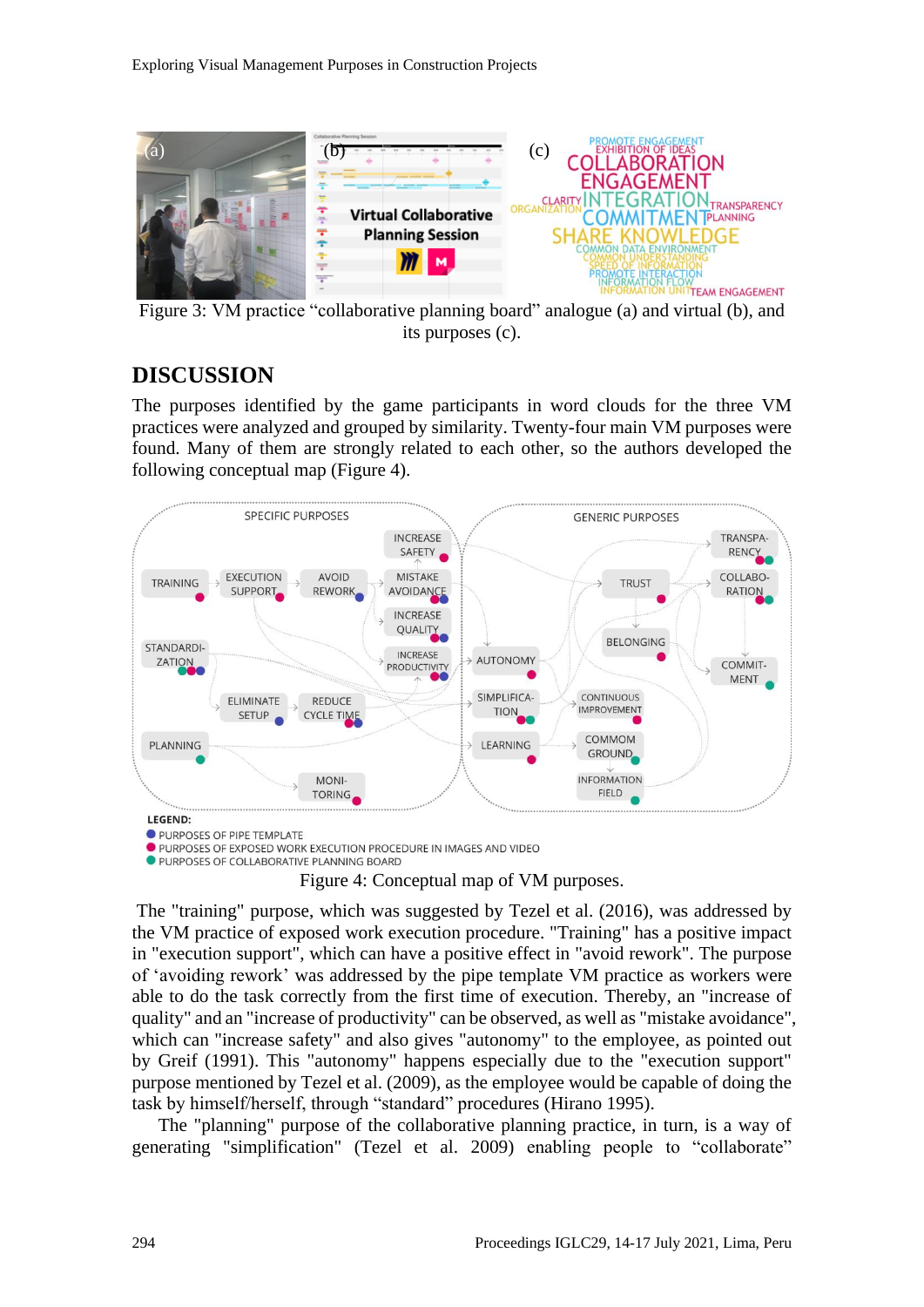(Ewenstein and Whyte 2007) in the planning process, as it is easy to understand interdependencies between activities. Besides, facilitating "monitoring", as well as the "execution support" results in "learning". This creates a "common ground" and "continuous improvement", another objective of VM already pointed out by literature (Bernstein 2012; Brady et al. 2018; Eaidgah et al. 2016) which is also a consequence of "autonomy" (Greif 1991). If people are aware of their responsibilities, there is room for suggesting some improvements. The "common ground" is related to the unification purpose (Tezel et al. 2009), the common understanding (Valente et al. 2019), and the global management support (Tezel 2011). It allows the creation of an "information field" that together with the "increase safety" gives "trust" to the workers making decisions (Greif 1991; Klotz et al. 2008), besides supporting their "collaboration" (Ewenstein and Whyte 2007).

"Standardization" was the only purpose mentioned for the three VM practices analyzed. As mentioned by Tezel et al. (2016), it helps to simplify ("simplification") the steps of the work and to "eliminate setup", which, in turn, "reduces cycle time" (Koskela et al. 2018), a well-known lean production principle (Koskela 1992) that "increases productivity". It also gives "autonomy" to users resulting in an environment with "transparency". In fact, VM is a strategy for increasing process transparency (Tezel et al. 2016) and it is also proportioned by "trust", strongly related to the "belonging" feeling, the shared ownership (Tezel et al. 2016) that results in the crew's "commitment". Finally, this "commitment" also is a consequence of "collaboration" caused by "trust".

As observed in Figure 4, VM practices can present a range of purposes (Tezel et al. 2016) and they can be related. Some of them are more specific, more objective, and related directly to the practice use, i.e., more related to visual work involved. These purposes are located more to the left, such as "training", "execution support", "planning", and "monitoring". In turn, others are more generic and abstracts, i.e., more related to nonvisual work involved, such as "autonomy", "transparency", "collaboration", and "commitment". Those are located on the right side of Figure 4.

The three practices selected are fairly different in terms of their purposes. For example, although "standardization" was cited as a purpose of the three practices, it has a different meaning in each practice (Figure 5). The pipe template is related to the product standardization, it is focused on the result. The exposed work execution procedure is associated with the process, in which the idea is to make workers perform a task in the same way. The collaborative planning board uses the idea of process standardization differently. It standardizes the routines and the way people should interact, and also the VM interface. The interesting paradox of this practice is that standardizing the process of planning creates a means for changing the previously established plan and collaboratively affecting the final product.



Figure 5: Different meanings of "standardization" according to the VM practice.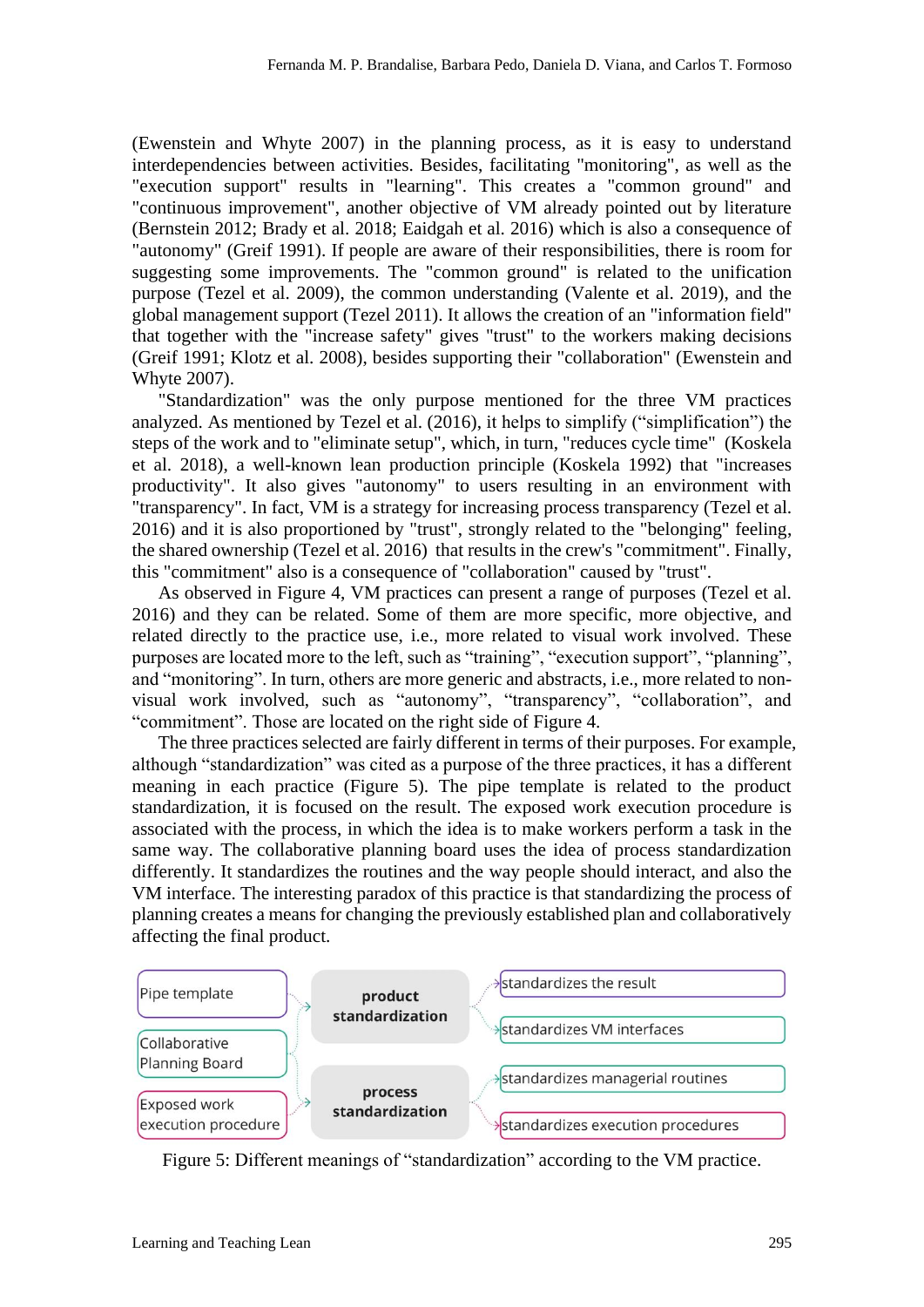Comparing the main purpose of using the collaborative planning board in relation to using the pipe template, it is possible to note the latter is focused on generating adherence to the design. The activity in the field has to occur according to some established specifications. On the other hand, the former is based on the idea of changing or at least adapting, a previously established plan based on the shared understanding about the milestones among all participants.

For Koskela (2015), one of the challenges in construction management is to make people in the field adhere to the plan. That author argues that visual management could be regarded as a rhetorical strategy for making it possible, as it simplifies the information, improving shared understanding. Standards are important for making deviations clear and can be an important source for continuous improvement (Spear and Bowen 1999). Management based on the lean production philosophy means letting some room for learning, and opportunities for people to question and suggest changes. Process transparency also plays a key role in supporting learning. This study indicated that shared understanding can be obtained in different manners, such as in practices that support adherence to standards, such as in the pipe template practice, or by using collaboration to discuss and refine decisions, such as in the case of the collaborative planning board practice.

### **CONCLUSIONS**

This investigation presents the results of an ongoing research project which aims to develop a serious game to teach VM as well as to improve the understanding of this topic. The proposed conceptual map of the relationships between VM purposes is one of the analyses that was undertaken. Perceptions of different stakeholders were used to define a set of purposes for the three practices. Then through a group discussion, the purposes were organized according to their connections, which was not explored in the existing literature.

These are the main findings so far: (i) many VM purposes are strongly related to each other, so it is useful to organize them in a conceptual map; (ii) some purposes are more specific, more objective, and related directly to the current practice, while others are more generic and abstract; (iii) one specific purpose can have different meanings in each practice, so context analysis is fundamental for purpose understanding; and (iv) shared understanding can be achieved differently, such as by adherence or by collaboration.

The analyses presented in this paper were limited to three VM practices. Future work should explore many other practices, encouraging a further reflection about the theoretical and practical understanding of VM aspects. As mentioned before, the discussion about VM purposes is only one step in the serious game, which is under development. Further studies will explore conceptual models related to other VM elements, such as context understanding, requirements, and the roles of communication and collaboration. It is expected that this body of knowledge will contribute to understanding the VM in a broader way and its use in construction projects.

### **ACKNOWLEDGEMENTS**

The authors thank the Coordination for the Improvement of Higher Education Personnel (CAPES) for the financial support received. The authors are also grateful to the participants involved in the workshops, as well as Arcadis and the other companies for supporting the development of this investigation.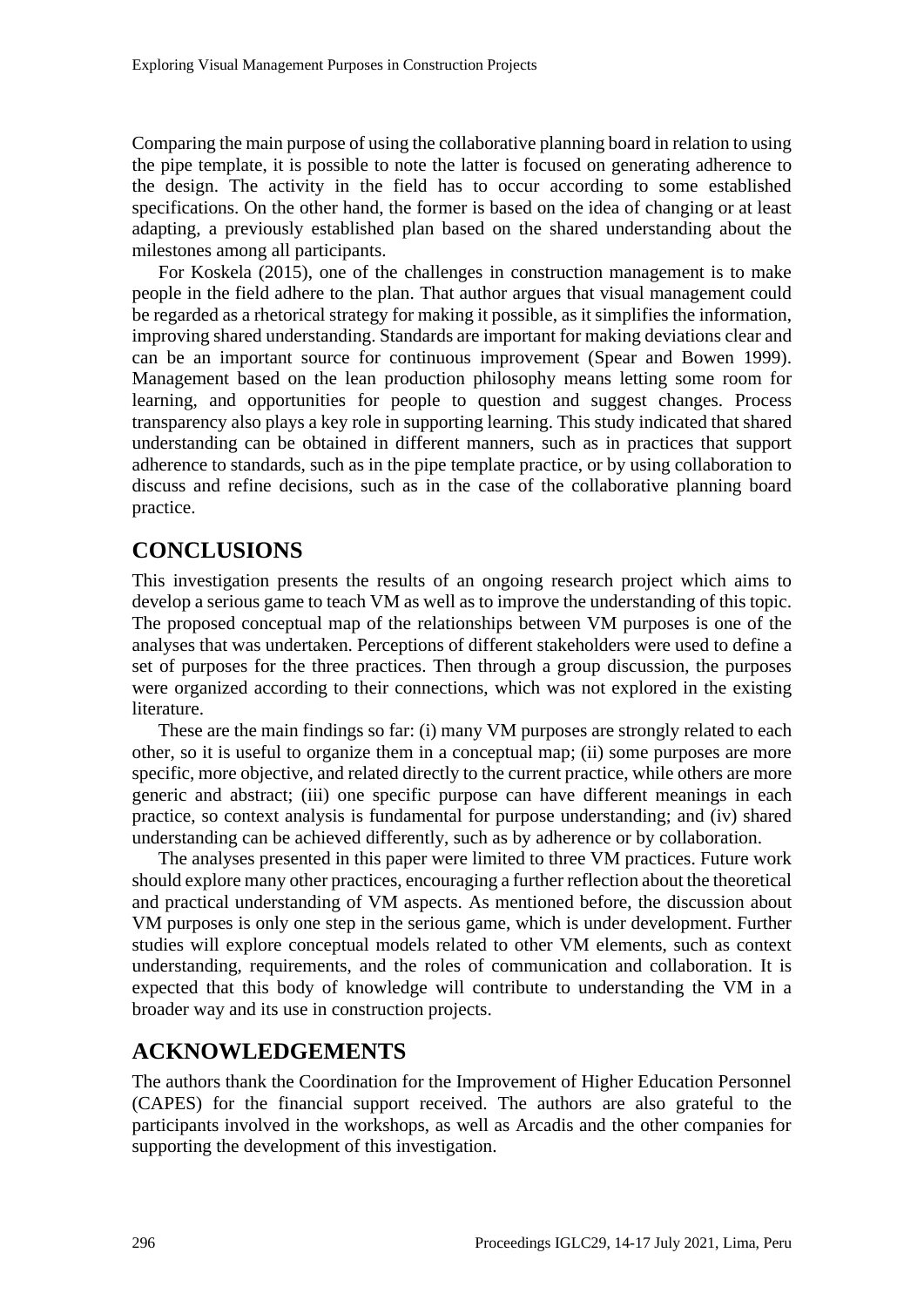#### **REFERENCES**

- Van Aken, J. E. (2004). "Management research on the basis of the design paradigm: The quest for field-tested and grounded technological rules." *Journal of Management Studies*, 41(2), 219–246.
- Ballard, G., and Howell, G. (1998). "Shielding Production: Essential Step in Production Control." *Journal of Construction Engineering and Management*, 124, 11–17.
- Bernstein, E. S. (2012). "The Transparency Paradox: A Role for Privacy in Organizational Learning and Operational Control." *Administrative Science Quarterly*, Sage Publications, 57(2), 181–216.
- Brady, D. A., Tzortzopoulos, P., Rooke, J. A., Formoso, C. T., and Tezel, A. (2018). "Improving transparency in construction management: a visual planning and control model." *Engineering, Construction and Architectural Management*, (August), ECAM-07-2017-0122.
- Clarke, A., and Dawson, R. (1999). *Evaluation Research*. *International Encyclopedia of Education*, SAGE Publications Ltd, 6 Bonhill Street, London England EC2A 4PU United Kingdom.
- Dallasega, P., Rauch, E., and Linder, C. (2018). "Industry 4.0 as an enabler of proximity for construction supply chains: A systematic literature review." *Computers in Industry*, Elsevier, 99(August 2017), 205–225.
- Eaidgah, Y., Maki, T. A. A., Kurczewski, K., and Abdekhodaee, A. (2016). "Visual management, performance management and continuous improvement: a lean manufacturing approach." *International Journal of Lean Six Sigma*, 7(2).
- Ewenstein, B., and Whyte, J. K. (2007). "Visual representations as 'artefacts of knowing.'" *Building Research and Information*, 35(1), 81–89.
- Formoso, C. T., dos Santos, A., and Powell, J. A. (2002). "An exploratory study on the applicability of process transparency in construction sites." *Journal of Construction Research*, 3(1), 35–54.
- Galsworth, G. (1997). *Visual systems: harnessing the power of the visual workplace*. American Management Association, New York.
- Greif, M. (1991). *The visual factory: building participation through shared information*. CRC Press, Portland.
- Gunasekaran, A., Goyal, S. K., and Martikainen, T. (1998). "Total Quality Management : A New Perspective for Improving Quality and Productivity." *International Journal of Quality & Reliability Management*, 15(8), 947–968.
- Hirano, H. (1995). *5 Pillars of the Visual Workplace: The Sourcebook for 5S Implementation*. Productivity Press, New York.
- Holmström, J., Ketokivi, M., and Hameri, A.-P. (2009). "Bridging Practice and Theory: A Design Science Approach." *Decision Sciences*, 40(1), 65–87.
- Howell, G., and Ballard, G. (1999). "Design of Construction Operations." 1–9.
- Klotz, L., Horman, M., Bi, H. H., and Bechtel, J. (2008). "The impact of process mapping on transparency." *International Journal of Productivity and Performance Management*, 57(8), 623–636.
- Koskela, L. (1992). "Application of the New Production Philosophy to Construction." *Center for Integrated Facility Engineering*, Stanford University, Stanford.
- Koskela, L. (2000). "An exploration towards a production theory and its application to construction." *VTT Building Technology*, (L. Ukskoski, ed.), Technical Research Centre of Finland, Espoo, Finland, Finland.